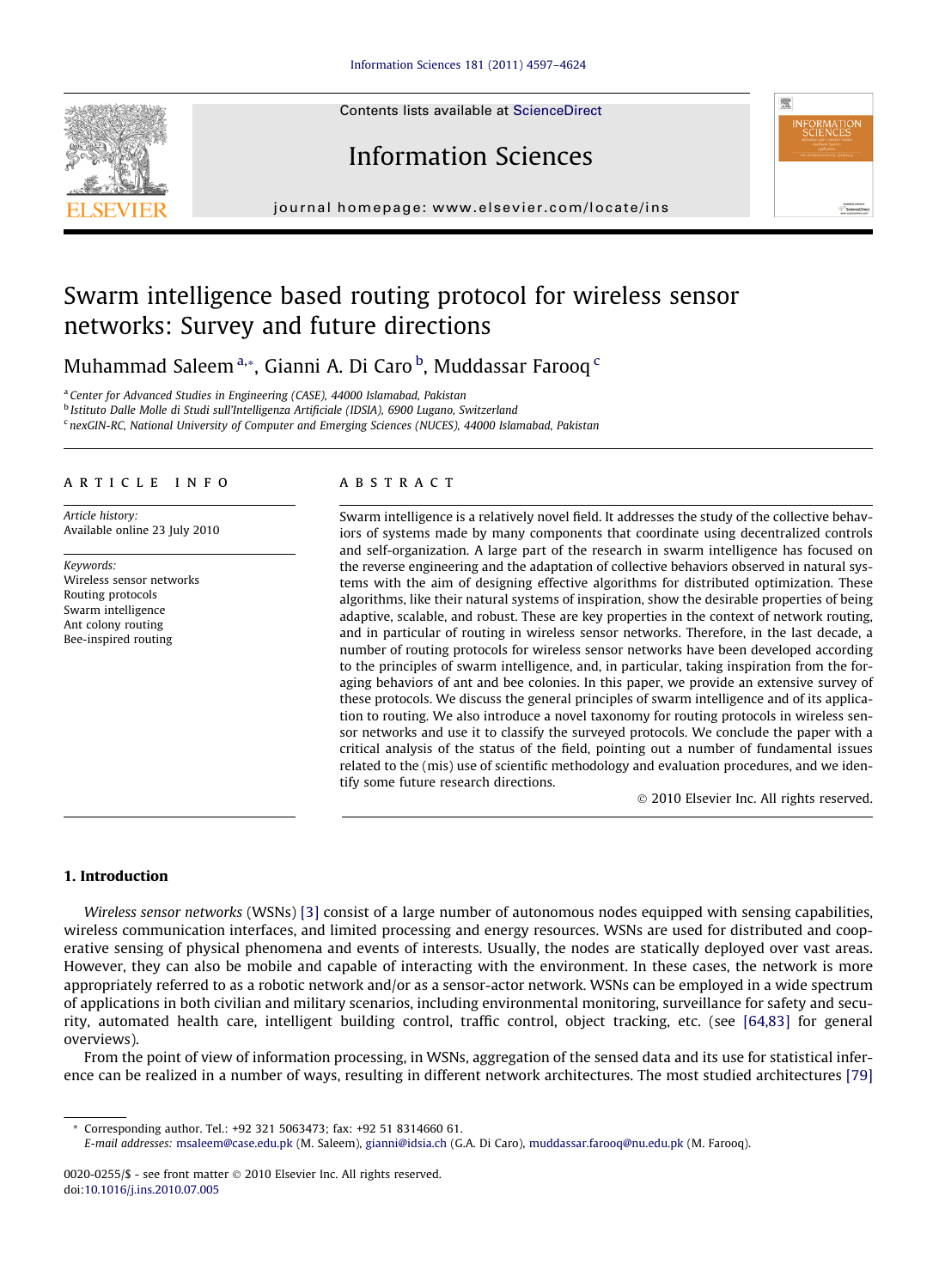include the cases in which individual sensor nodes send their readings towards: (i) a global monitoring node (commonly indicated as a sink), that performs full data aggregation and inference, (ii) intermediate sink nodes, that can individually or cooperatively process the data before sending the results to the global sink or locally trigger the appropriate actions, and (iii) a global sink, but with partial data aggregation being performed on the way as data packets are forwarded hop by hop from sensor nodes towards the sink. Cases (ii)–(iii) are commonly referred to as in-network aggregation, and are meant to optimize energy and bandwidth resources.

In a WSN, individual nodes have limited communication range and form an ad hoc network over a shared wireless medium. Both data and control packets need to be routed in multihop modality. Data communications can be established between the nodes in the network in order to support different activities. For instance, they can be directed from a sensor node to a monitoring node for inference (which is the most common communication pattern), from a sensor/ monitoring node to another sensor/monitoring node with the aim of performing some form of local cooperation, or from a monitoring node to one or more sensor nodes in order to disseminate control information. The design and implementation of routing schemes that are able to effectively and efficiently support information exchange and processing in WSNs is a complex task. A number of theoretical issues and practical limitations must be thoroughly taken into account. First, in order to maximize network's lifetime, the mechanisms adopted for route discovery and information routing need to be energy efficient. Second, since the nodes usually operate in an unattended fashion, the network is expected to display autonomic properties [\[48\]](#page--1-0), meaning that the protocols in use must be self-organizing and robust to failures and losses. Last but not least, the routing protocol must be able to handle large and dense networks, and the associated challenges resulting from radio interference and from the need to discover, maintain, and use potentially long multihop paths.

The requirements of routing protocols for WSNs are similar to those of routing protocols for mobile ad hoc networks (MAN-ETs) [\[69\]](#page--1-0). However, compared to MANETs, in the case of WSNs, the restrictions on energy efficiency are more compelling, nodes are usually static, and the networks are in general assumed to be much larger. Moreover, while in the case of MANETs traffic patterns strictly depend on the application and are address centric, in WSNs they are usually data-centric (see Section 4.5) and, mainly, are in the form of direct and reversed multicast trees rooted at monitor nodes.

So far, a large number of different routing protocols have been proposed for WSNs based on a variety of different mechanisms and optimization criteria. General overviews can be found for instance in [\[2,4,10,46\].](#page--1-0) In this paper, we focus on routing algorithms for WSNs that have been designed according to the principles of swarm intelligence and review the most prominent ones.

Swarm intelligence (SI) [\[9,27,47\]](#page--1-0) is a relatively novel field that was originally defined as ''Any attempt to design algorithms or distributed problem-solving devices inspired by the collective behavior of social insects and other animal societies" [\[9\].](#page--1-0) However, nowadays SI refers more generally to the study of the collective behavior of multi-component systems that coordinate using decentralized controls and self-organization. From an engineering point of view, SI emphasizes the bottom-up design of autonomous distributed systems that can show adaptive, robust, and scalable behaviors. The SI frame-works encompasses other popular frameworks such as Ant Colony Optimization (ACO) [\[24,22\]](#page--1-0) and Particle Swarm Optimization (PSO) [\[8,47\]](#page--1-0). Most of the work in the field of SI has been and still is inspired by collective behaviors observed in natural systems such as insect societies (e.g., ACO), flocks of birds (e.g., PSO), and schools of fishes. The basic mechanisms at work in these biological systems have been reverse engineered and properly adapted to design novel algorithms for distributed optimization and control. The same process has also driven the development of the large majority of SI-based routing algorithms for WSNs. In fact, the design of most of these algorithms has been inspired by the foraging behaviors of ant colonies, and, more recently, also of bee colonies. The main rationale behind this fact lies in the observation that these insect societies, as a collective unit, do actually solve routing problems. They need to discover and establish paths that can be used by the single insects to effectively move back and forth from the nest of the colony to sources of food. These paths are the result of the synergistic interactions among a large number of relatively simple individuals that concurrently sample paths and inform others about their characteristics using a variety of communication schemes, including indirect (e.g., pheromone-mediate communication in ants) and direct (e.g., waggle dance in bees) ones. The foraging behaviors of these insect colonies are shown to be adaptive to environmental variations, robust to losses of individuals, and fully distributed and scalable.

The analogy between these biological systems and routing in networks, and in particular in WSNs, is strict. The ant/ bee colony can be seen as a distributed adaptive system of smart control packets. Each of these packets makes little use of computational and energy resources to explore the network/environment. They efficiently cooperate with each other by releasing at the nodes information about the discovered paths and their estimated quality. Due to these similarities between foraging behaviors in insect societies and network routing, in the last decade, a relatively large number of SIbased routing protocols have been developed for wired networks, satellite networks, MANETs, and, more recently, WSNs. This paper is the first attempt to review and critically discuss the most prominent SI-based routing algorithms that have been developed for WSNs. This survey aims at: (i) making a wide audience aware of the existence and of the usually good performance of a number of SI-inspired WSN routing protocols, (ii) highlighting strengths and weaknesses of the proposed algorithms with respect to the central constraints and objectives of routing in WSNs, (iii) pointing out a number of methodological flaws common to many work proposing and evaluating WSN routing protocols based on SI, and (iv) identifying and proposing a scientifically sound experimental methodology and new research directions for this relatively novel research domain.